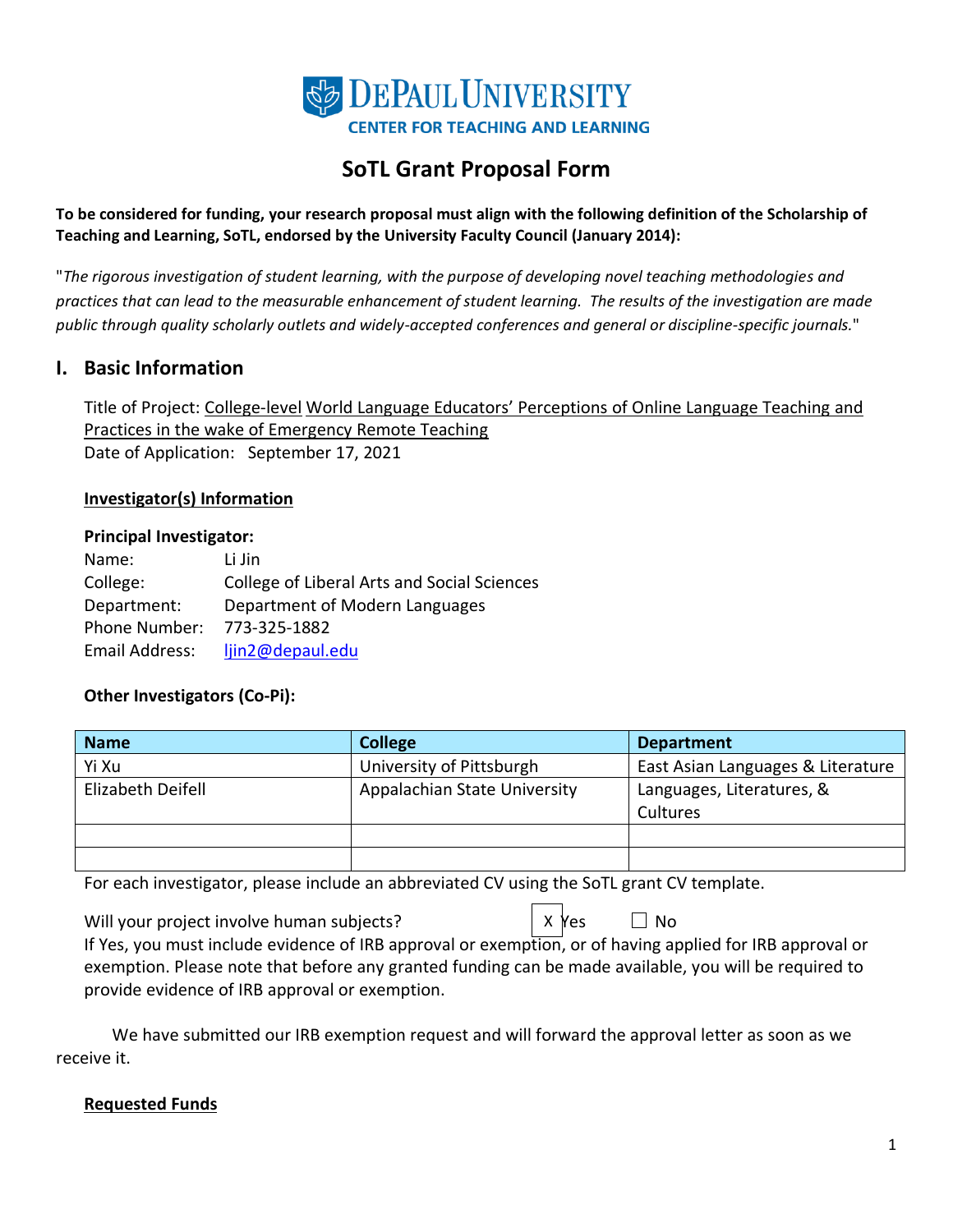Amount Requested (up to \$2,500): \$1,840

# **II. Project Abstract (250 words or less)**

This research project will investigate college-level foreign language educators' perceptions of online language teaching as well as their language teaching practices after more than one year of emergency remote teaching. Two primary research questions will be answered in this project: 1) What are college-level foreign language educators' perceptions about online language teaching including its values, their self-confidence in and knowledge about online language teaching, and student readiness for online language teaching after more than one year's emergency remote language teaching? 2) How has more than one year of emergency remote teaching impacted college-level foreign language educators' teaching practices upon return to campus? Both quantitative and qualitative data will be collected. Data collection methods include an online questionnaire and follow-up interviews with select participants who have completed the online questionnaire. The online questionnaire will be distributed to all major professional networks for foreign language educators such as the listservs for American Council for Teachers of Foreign Languages, Midwest Association of Foreign Language Education. Participants who indicate their willingness to participate in a follow-up interview when filling out the online questionnaire will be contacted to confirm a Zoom interview after the online questionnaire data collection has been completed. Findings from this project will deepen our understanding of the impact the prolonged emergency remote language teaching has made on college-level foreign language educators such as perceived pedagogical changes that may have occurred or will happen in the field of foreign language education. The insights gained from this project will shape what and how training on computer-assisted language pedagogy should be conducted in both professional development sessions and teacher education programs.

# **III. Project Description (1000 words or less)**

### Purpose of Project

Describe your research project.

- 1. Please provide a clear statement of the teaching-learning issue that you want to investigate, and explain briefly why this issue warrants a systematic and rigorous investigation.
- 2. State, in clear and measurable terms, a *Research Question* to indicate specifically what it is that you want to know as a result of this investigation.

Whether language teachers were ready or not, they had to move their courses online in spring 2020. Although many universities in the U.S. have decided to return to on-campus teaching in autumn 2021 after more than one year of remote teaching, the possibility of switching teaching back online due to the unpredictable development of COVID-19 variants is still on the table. Preparing teachers for effective online teaching due to either the new development of the COVID-19 pandemic or other future crises seems not only inevitable but urgent for education continuity. As a discipline well documented for teachers' reluctance to and even rejection of online teaching, it is imperative to understand whether and how the prolonged remote language teaching has changed foreign language educators' perceptions and practices in terms of online language teaching, which will provide important implications for language teacher education programs and professional development efforts. Thus, the impact of more than one year's remote teaching on foreign language educators' perceptions and practices related to online language teaching merits further systematic and rigorous investigation.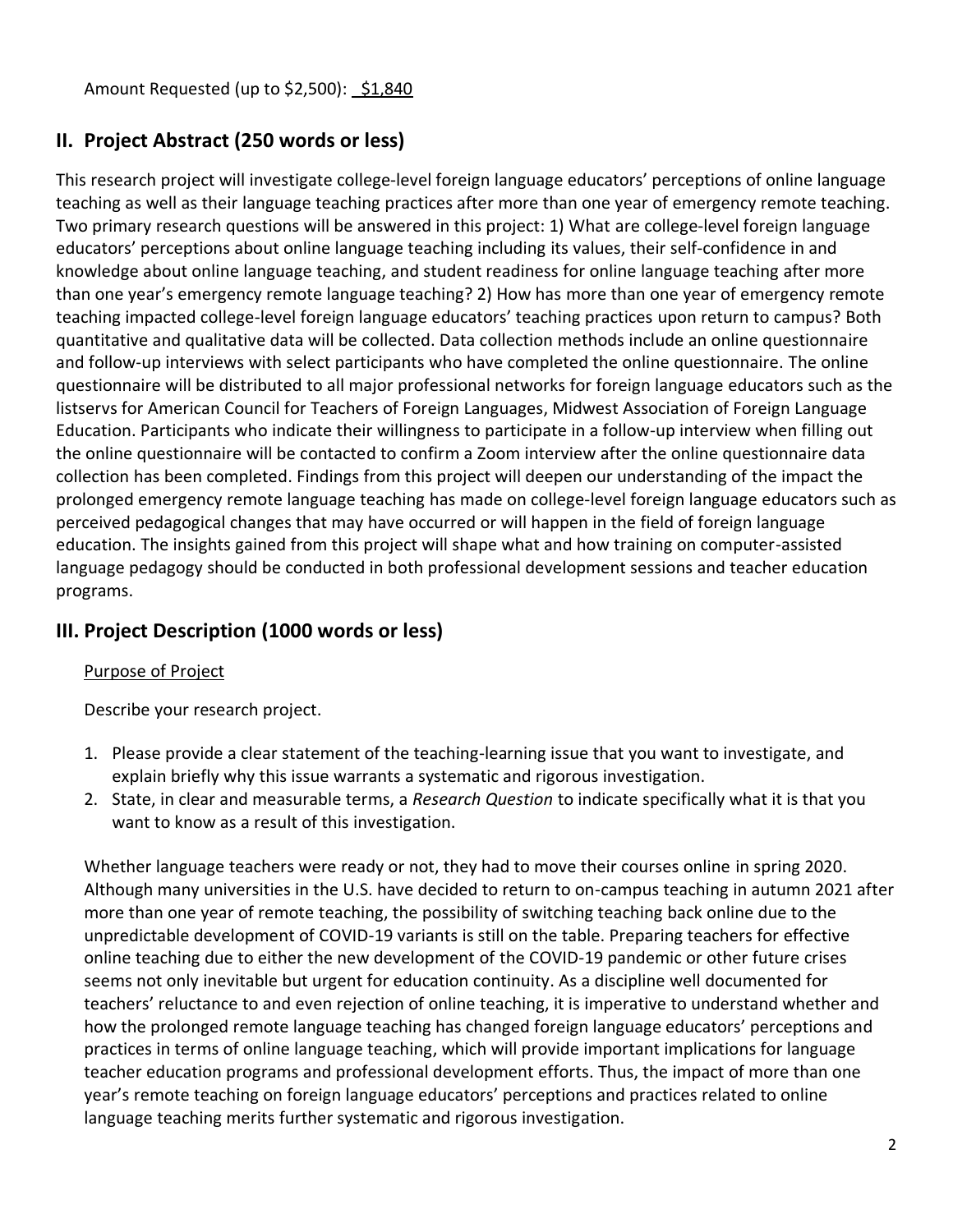The overarching research question to be examined in this project is-- What are foreign language educators' perceptions of online language teaching and their language teaching practices after more than one year of remote language teaching?

### Theoretical Framework

Explain how your proposed research builds on or fits into existing relevant literature. Provide a brief but comprehensive bibliography as an appendix.

To maintain education continuity in disruptive times such as national disasters or pandemics, emergency remote teaching (ERT) has been practiced around the globe for decades (e.g., Gordon, Weiner, McNew & Trangensterin, 2010; Houston, 2016; Lorenzo, 2008). This term gained prominence in spring 2020 due to the academic interruptions at the global level caused by COVID-19. Instructional technology researchers (Hodges et al., 2020) stress the differences between ERT and regular online education. In the field of language education, experts in online language education (e.g., Gacs et al, 2020; Paesani, 2020) also highlight the differences between well-planned online language education and crisis-prompted remote language teaching. Prior to the pandemic, research demonstrated an upward trajectory of online language education at K–16 institutions across the United States (Murphy-Judy & Johnshoy, 2017). In the past decade, online language instruction has been adopted for a variety of reasons such as financial and enrollment concerns, technological advancement and accessibility, student demographic change, as well as empirically proven pedagogical effectiveness (Blake & Guillén, 2020; Hubbard, 2019; Kessler, 2017; Plonsky & Ziegler, 2016; Sanz–Sánchez et al, 2017). Despite the enthusiasm for online language education by researchers and administrators, research consistently uncovers reluctance and unpreparedness among language educators (e.g., Kessler, 2017; Winke et al., 2010). In addition, researchers (e.g., Goertler et al, 2012; Hubbard, 2013, 2019) have also cautioned about student unpreparedness for effective online language learning. The digital divide is another perpetual issue causing more equity issues in increasingly digitized educational contexts (Ortega, 2017, 2020). Therefore, it was foreseeable that language educators and students would largely experience chaos, anxiety, and stress when schools around the world asked face-to-face classes to transition online swiftly upon the COVID-19 outbreak. After the chaotic transition to remote teaching, many universities and colleges have taken efforts to provide training sessions to support online teaching in the past one year. However, it is largely reported that most of the university-sponsored workshops and training sessions were not tailor-designed for language educators who ended up feeling technological support was not helpful (Jin et al, 2021). However, language faculty still managed to seek resources and support from either their own colleagues or computer-assisted language learning (CALL) workshops provided by professional organizations in language education (Xu et al., 2021a).

Previous studies (e.g., Hubbard, 2008; Shelley et al., 2013; Winke et al., 2010) have uncovered that language educators' past experience with technology influences their future technology use. Many CALL researchers (e.g., Gacs et al., 2020; Oskoz & Smith, 2020) have predicted that the field of language education may be forever changed after the pandemic which enabled questionable but unprecedented scale of online teaching experience. A few empirical studies have uncovered how language educators adapted their teaching to diverse remote teaching environments and how they perceived their ERT at or immediately after the onset of the pandemic (e.g., Moser et al, 2020; Wang & Zhao, 2020; Xu et al., 2021a, 2021b). Now after more than one year of remote teaching, it is imperative for CALL researchers and language educators to document and understand whether and how the prolonged remote teaching has impacted language educators' perceptions of online language teaching and how it may shape their current teaching practices.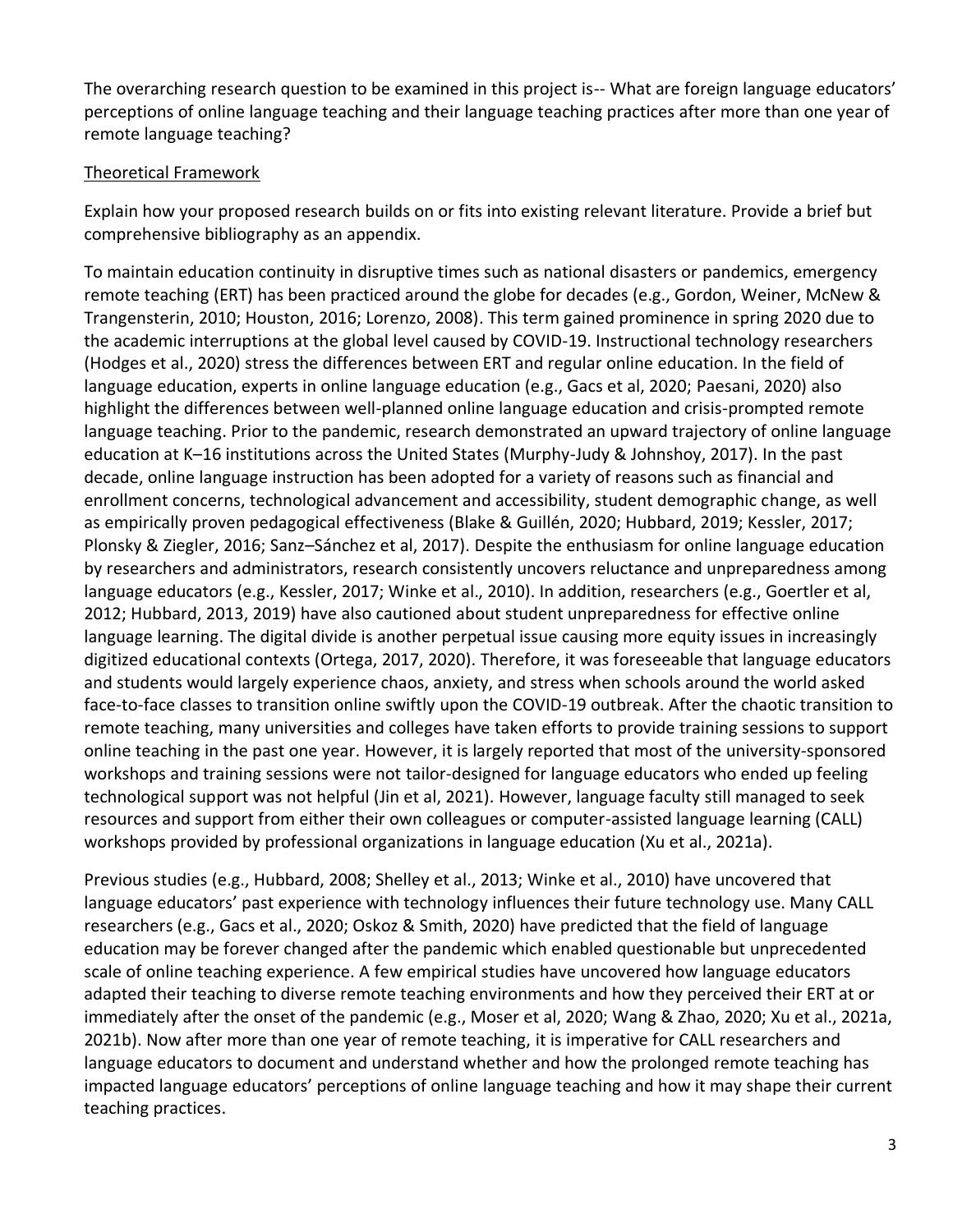#### Research Methodology

Describe the research design you have chosen to answer your research question, and briefly explain why it is appropriate for this project. Make sure to indicate the kind of data that will be collected, how it will be collected, and how it will be analyzed.

Two primary data collection instruments will be adopted in this project. The first one is an online (Qualtrics) questionnaire which contains both Likert-scale questions and open-ended questions. This instrument will allow us to reach a large number of language educator participants across the nation and collect a large amount of data. We plan to collect 400~500 sets of questionnaire data. The Likert-scale data collected from the online questionnaire will go through quantitative data analysis including descriptive analysis and correlation analysis. The second instrument is a follow-up interview. 15~20 participants who indicate in the questionnaire they are willing to participate in a follow-up interview will be invited to have a Zoom interview after the online questionnaire phase is completed. Each interview will be about 30-45 minutes long. All questions in the interview are semi-structured that are designed to prompt interviewees to deeply reflect on how the past one year of remote teaching has shaped their views about online language teaching as well as their teaching upon return to on-campus teaching in autumn 2021. All interview data will be transcribed into text which will go through content analysis.

#### Impact of Project

Assuming successful completion of this project, please describe how the results of the proposed research could help in the development of teaching methodologies or practices aimed at improving student learning in measurable ways.

The results of the proposed research will provide much needed information about college-level foreign language educators' perceptions about online language teaching and teaching practices after more than one year of remote language teaching. A clear understanding of what language educators have gained about online language teaching through required remote teaching will help CALL researchers, teacher educators, and administrators understand what resources and support should be further provided to help language educators develop and expand requisite knowledge and skills (e.g., clear understanding of the affordances and limitations of various technologies and online language teaching modalities, how to build online learning community and conduct online assessments) to prepare for future crisis-prompted remote teaching and possibly a forever-changed language teaching profession in which CALL is an integral part. Appropriate and effective teacher training and support will ultimately support student learning that is increasingly situated in a digitized world.

#### Dissemination of Results

Describe how you plan to share the results of your project, within and/or outside of the DePaul community.

We will plan to present our research findings at major annual professional conventions, e.g., American Council for Teachers of Foreign Languages annual convention and publish a couple of manuscripts in major referred academic journals. Inside DePaul community, I plan to present the research findings both at the department of modern languages research forum and at the university's Teaching and Learning Conference.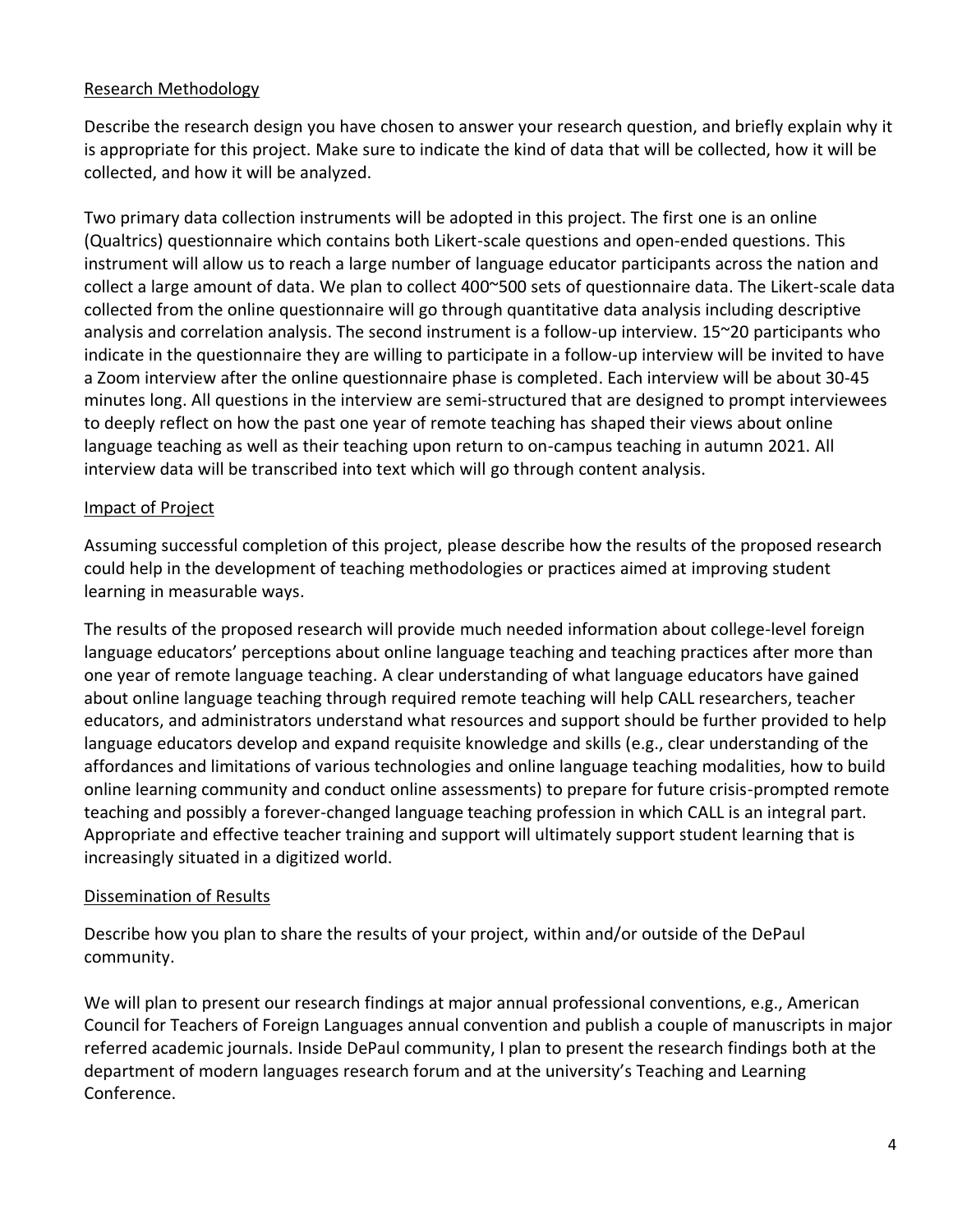# **IV. Project Plan and Timeline**

Describe the proposed project plan and timeline. \*Please note grant funds need to be used by the end of the fiscal year.

| Timeline                      | Project Plan                                                                                                        |
|-------------------------------|---------------------------------------------------------------------------------------------------------------------|
| September 15-October 15, 2021 | <b>IRB Review</b>                                                                                                   |
| October 15-Novermber 15, 2021 | <b>Online Questionnaire Data Collection</b>                                                                         |
| November 15-30, 2021          | <b>Preliminary Quantitative Analysis</b>                                                                            |
|                               | Send out Interviewee Invitations                                                                                    |
| December 1-20, 2021           | Zoom Interviews                                                                                                     |
| January-February, 2022        | Further Quantitative Data Analysis;                                                                                 |
|                               | Interview Data Transcription;                                                                                       |
|                               | Qualitative Data Analysis: opened-ended question results<br>from the online questionnaire and interview transcripts |
| March-June, 2022              | <b>Manuscript Drafting</b><br>-                                                                                     |

## **V. Budget**

Provide a detailed, itemized budget of how proposed funds will be used. If applicable, provide information about any external funds you have secured for this project and/or matching funds from DePaul University (including in-kind contributions).

The total requested budget: \$1,840

- 1. Research Participant Incentives:
- Online Questionnaire Participant Incentive \$25/personx6=\$150 (6 participants who complete the online questionnaire will be picked through random drawing and receive a \$25 gift card);
- Interviewee Incentives: \$20/personx20=\$400 (20 interviewees will be paid with a \$20 gift card for participating in the follow-up interview)
- 2. Student Research Assistant: \$16/hour x80 hours=\$1,280 (a student research assistant will be hired to assist with data analysis including organizing quantitative data into Excel files, transcribing interview recordings, and conducting simple qualitative data analysis.)
- 3. Interview Transcription Software Subscription Fee [\(https://otter.ai](https://otter.ai/) ): \$5.00/month x2=\$10.00

Appendix A: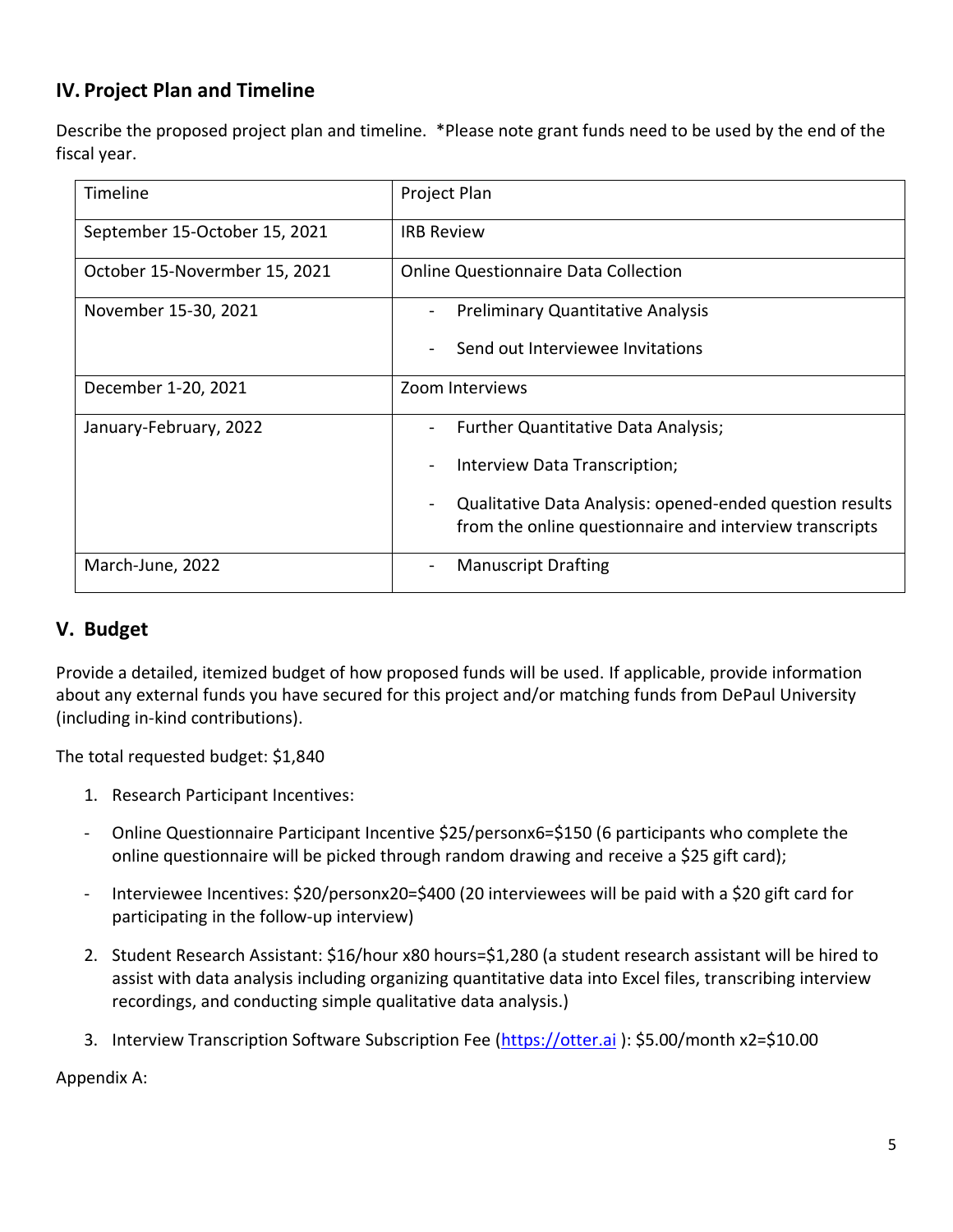- Blake, R., & Guillén, G. (2020). *Brave new digital classroom: Technology and foreign language learning* (3rd ed.). Washington, DC: Georgetown University Press.
- Gacs, A., Goertler, S., & Spasova, S. (2020). Planned online language education versus crisis-prompted online language teaching: Lessons for the future. *Foreign Language Annals, 53*, 380–392.
- Goertler, S., Bollen, M., & Gaff, J. (2012). Students' readiness for and attitudes toward hybrid foreign language instruction: Multiple perspectives. *CALICO Journal, 29*, 297–320.
- Gordon, J., Weiner, E., McNew, R., & Trangenstein, P. (2010). Teaching during a pandemic event: Are unviersities prepared? *Medinfo, 160*, 620-624.<https://doi.org/10.3233/978-1-60750-588-4-620>
- Hodges, C., Moore, S., Lockee, B., Trust, T., & Bond, A. (2020, March 27). The difference between emergency remote teaching and online teaching. *Educause Review*. [https://er.educause.edu/articles/2020/3/the](https://er.educause.edu/articles/2020/3/the-difference-between-emergency-remote-teaching-and-online-learning)[difference-between-emergency-remote-teaching-and-online-learning](https://er.educause.edu/articles/2020/3/the-difference-between-emergency-remote-teaching-and-online-learning)
- Houston, M. (2016). *The Experiences of Faculty at Academic Institutions Preparing Themselves for Academic Continuity after a Disaster in Florida in the Last Decade: A Phenomenological Study*. [Unpublished dissertation, Northcentral University].
- Hubbard, P. (2008). Twenty-five years of theory in the CALICO Journal. *CALICO Journal, 25*, 387–399.
- Hubbard, P. (2013). Making a case for learner training in technology enhanced language learning environments. *CALICO Journal, 30*, 163–178.
- Hubbard, P. (2019). Five keys from the past to the future of CALL. *International Journal of Computer-Assisted Language Learning and Teaching, 9*.<https://doi.org/10.4018/IJCALLT.2019070101>
- Jin, L., Xu, Y., Deifell, E., & Angus, K. (2021). Emergency remote language teaching and U.S.-based college-level world language educators' intention to adopt online teaching post-pandemic times. *The Modern Language Journal, 105*(2), 412-434.
- Kessler, G. (2017). Technology and the future of language teaching. *Foreign Language Annals, 51*, 205–218.
- Lorenzo, G. (2008). The Sloan semester. *Journal of Asynchronous Learning Networks, 12*(2), 5-40. <https://pdfs.semanticscholar.org/cb2c/1b7027b43c0c033dbb7bce2ba1c03509d3b8.pdf>
- Moser, K., Wei, T., & Brenner, D. (2021). Remote teaching during COVID-19: Implications from a national survey of language educators. *System, 97*, 102431.<https://doi.org/10.1016/j.system.2020.102431>
- Murphy–Judy, K., & Johnshoy, M. (2017). Who's teaching which languages online? *IALLT Journal of Language Learning Technologies, 47*, 137–167.
- Ortega, L. (2017). New CALL–SLA research interfaces for the 21st century: Towards equitable multilingualism. *CALICO Journal, 34*, 285–316.
- Ortega, L. (2020). Language learning in a post-COVID world. The 2020 Einar Haugen Lecture, University of Oslo, September 23. [https://www.hf.uio.no/multiling/english/news-and-events/events/guest-lectures](https://www.hf.uio.no/multiling/english/news-)[seminars/einar-haugen-lecture/2020/lourdes-ortega.html](https://www.hf.uio.no/multiling/english/news-)
- Oskoz, A., & Smith, B. (2020). Unprecedented times. *CALICO Journal, 37*(2), i–vii. https://doi.org[/10.1558/cj.41524](http://dx.doi.org/10.1558/cj.41524)
- Plonsky, L., & Ziegler, N. (2016). The CALL–SLA interface: Insights from a second‐order synthesis. *Language Learning & Technology, 20*, 17–37.
- Sanz–Sánchez, I., Rivera–Mills, S., & Morin, R. (2017). *Online language teaching research: Pedagogical, academic, and institutional issues*. Trysting Tree Books.
- Shelley, M., Murphy, L., & White, C. J. (2013). Language teacher development in a narrative frame: The transition from classroom to distance and blended settings. *System, 41*, 560–574.
- Wang, D., & Zhao, Y. (2020). Introduction to the special issue. *International Journal of Chinese Language Teaching, 1*(1), i–v[. https://doi.org/10.46451/ijclt.2020.06.06](https://doi.org/10.46451/ijts.2020.06.06)